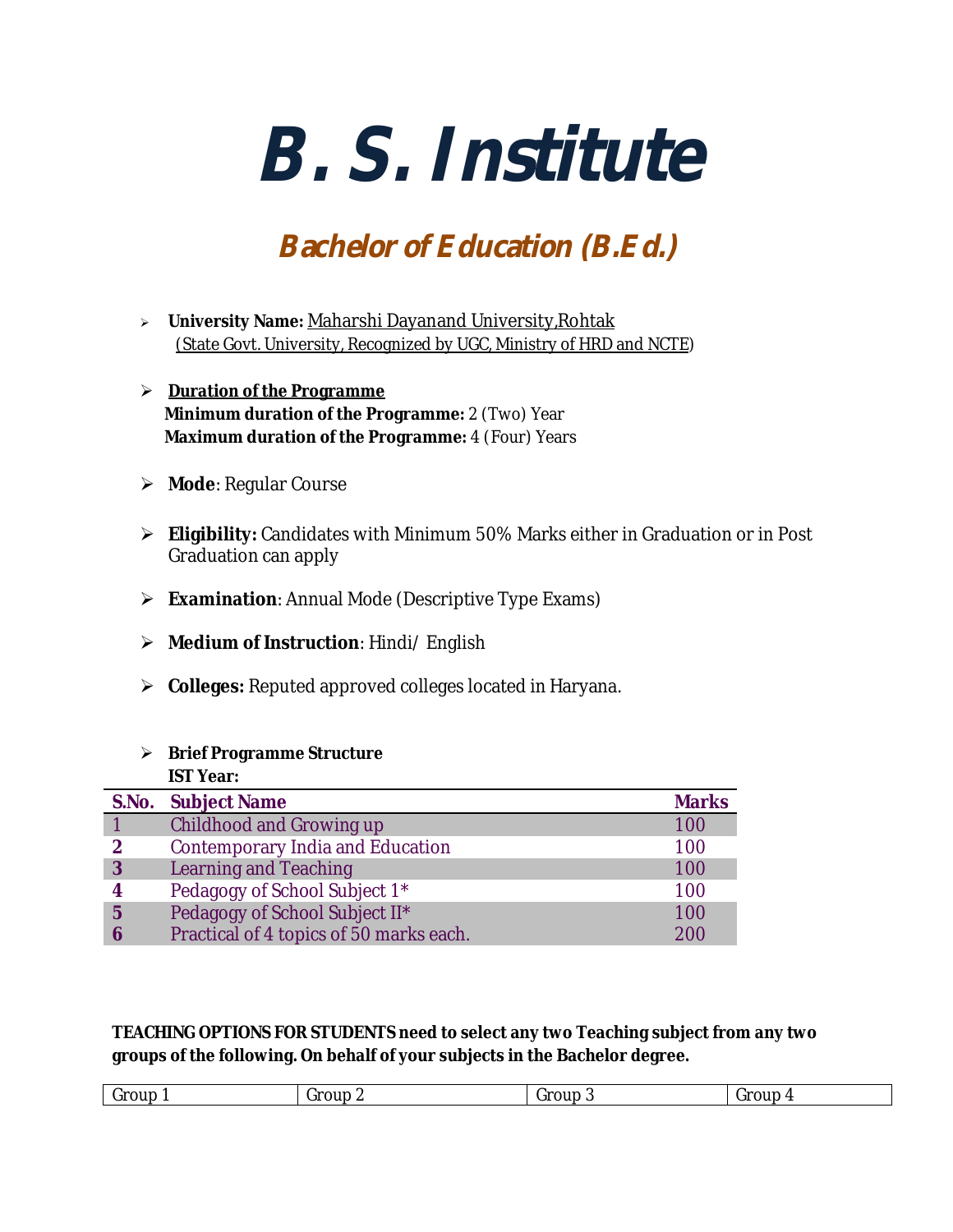| Pedagogy of Hindi    | Pedagogy of Mathematics  | Pedagogy of Biological<br>Science | Pedagogy of<br><b>Physical Science</b> |
|----------------------|--------------------------|-----------------------------------|----------------------------------------|
| Pedagogy of English  | Pedagogy of Home Science | Pedagogy of Economics             | Pedagogy of Social<br>Science          |
| Pedagogy of Urdu     |                          | Pedagogy of Computer              | Pedagogy of                            |
|                      |                          | Science                           | Commerce                               |
| Pedagogy of Punjabi  |                          | Pedagogy of Music                 |                                        |
| Pedagogy of Sanskrit |                          |                                   |                                        |

# **IInd Year:**

|      | S.No. Subject Name                            | <b>Marks</b> |
|------|-----------------------------------------------|--------------|
|      | Knowledge and Curriculum                      | 100          |
| 2    | <b>Assessment for Learning</b>                | 100          |
| 3    | Creating an Inclusive School                  | 100          |
| 4(A) | Language Across the Curriculum                | 50           |
| 4(B) | <b>Understanding Disciplines and Subjects</b> | 50           |
| 5(A) | Gender, School & Society                      | 50           |

| 5(B) | <b>Option Course</b> |
|------|----------------------|
|      | Any one of the       |
|      | following:           |
|      | 1. Work Education    |
|      | 2. Health, Physical  |
|      | and Yoga             |
|      | Education            |
|      | 3. Peace Education   |
|      | 4. Guidance and      |

# **Benefits**

- **Hassle Free Admission**
- **Best Guidance**
- **Internship in schools**
- **Reserved Seats**
- **EMI I Option**
- **Excellent Result**
- **100% Job Placement**

# **Student Support Facility:**

- $\checkmark$  Assured admission in Recognized College<br> $\checkmark$  We will provide Sample files to complete
- $\checkmark$  We will provide Sample files to complete File work<br> $\checkmark$  Guidance classes for 10 Sundavs in Hari Nagar Cent
- Guidance classes for 10 Sundays in Hari Nagar Centre